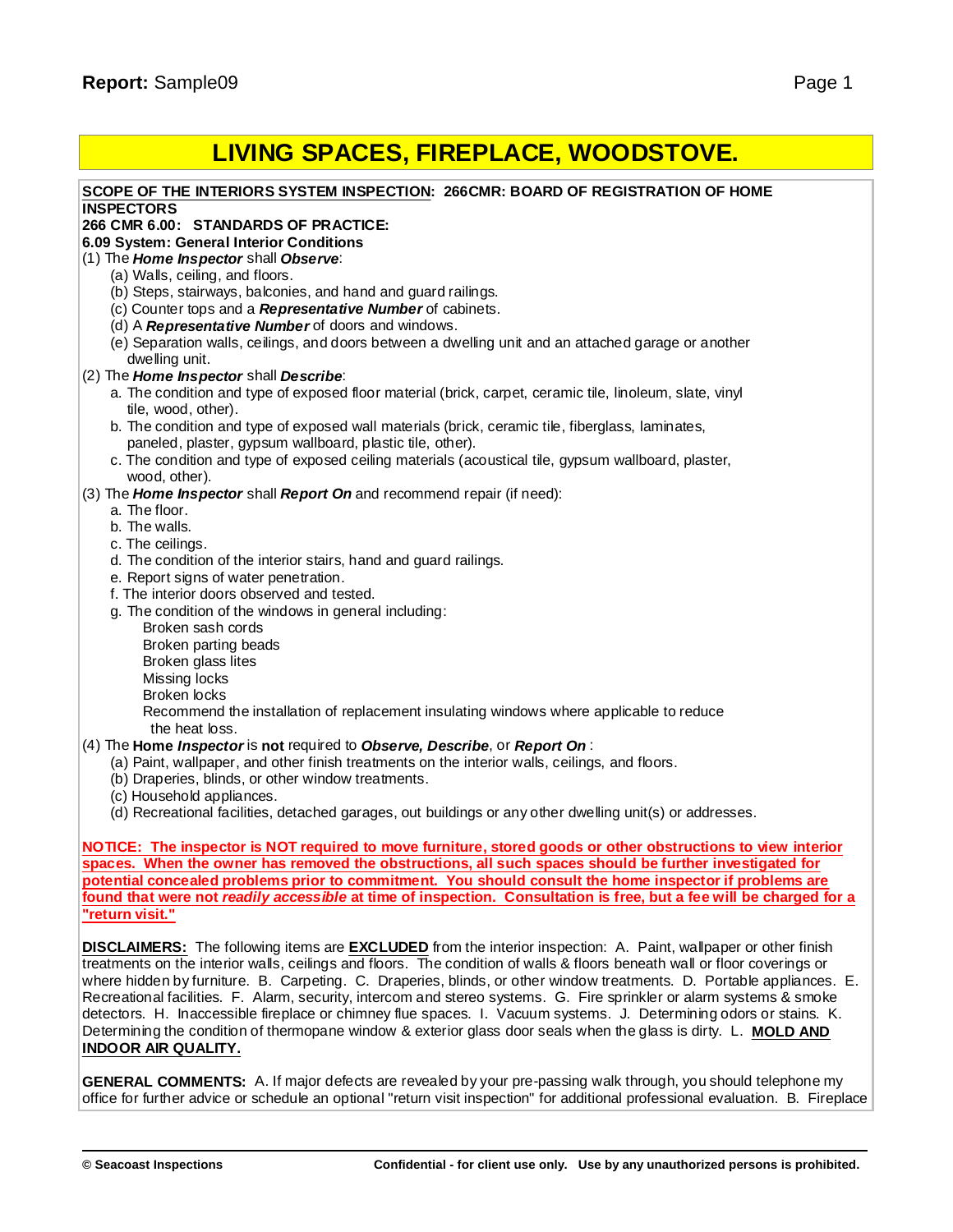& wood stove flues should be inspected by a member of the chimney sweep guild as not all interior flue areas are *readily accessible* during a limited home inspection. **C. You should ask the owner to provide you with a copy of the wood** or coal stove "building permit," documenting that the appliance and the installation meet all fire code, safety and **UL requirements. This documentation is needed for your homeowner's insurance file. D. The owner of the** property is required to have the fire department examine and evaluate smoke detectors and fire alarm systems **prior to purchase and provide you with documentation at time of closing.** E. Small cracks & nail pops in walls and ceilings are usually minor cosmetic defects caused in part by the expansion & contraction of the wood frame beneath the drywall or plaster wall covering and by wood frame vibration. Unless the wall or ceiling coverings are in danger of falling, the repairs are of no structural significance and should require maintenance patching, caulking, priming and painting. F. Not all problems are found during a brief inspection. G. The condition of walls and framing behind wallpaper, drywall, paneling, other coverings and furniture cannot be determined. H. Determining the presence of asbestos in acoustic ceiling tiles or sprayed ceilings is beyond the scope of this inspection. I. The inspector will not determine the origin of odors or stains in carpets. J. The condition of flooring beneath carpets is undetermined. K. All closets and cabinets should be further inspected for concealed problems after all storage is removed. L. Firewall rating determination is beyond the scope of this inspection. M. A **"Home Buyer's and Seller's Guide to Radon"** is available at: [http://w](http://www.epa.gov/iaq/radon/pubs/hmbyguid.html)[ww.epa.gov/iaq/radon/pubs/hmbyguid.html](www.epa.gov/iaq/radon/pubs/hmbyguid.html)

**We recommend having all fireplace(s) / flue(s), solid burning appliance(s) and gas fireplaces cleaned, inspected and serviced NOW PRIOR TO PURCHASE (a LEVEL II inspection) and annually by a licensed chimney sweep.** Obtain ALL proper permits and instruction manuals NOW on the installation and use of solid fuel appliances and gas fireplaces. Do NOT use gas fireplace(s) or solid burning appliance(s) without proper servicing and / or **signed installation permits.**

NOTICE: We recommend "indoor air quality testing" NOW, prior to purchase if you have the slightest concern **about mold, mildew or any other potential respiratory irritant. Any potential contaminant or environmental** hygiene problem that may effect health is a deeply personal responsibility that requires further investigation by **specialists. Such testing is beyond the scope of this limited visual inspection.**

The inspection and reporting of minor, easily correctable, or cosmetic defects and deficiencies is not the intent or focus of the inspection; if such conditions are reported it is as a courtesy only. If certain conditions are mentioned, verbally or in the report, it is not meant to imply that there are not other unreported conditions.

NOTICE: Please understand that the inspection of the living spaces is greatly restricted by the owner's furniture, window treatments, carpeting and stored goods. Be advised that hidden defects could exist that were not readily *accessible* **at time of inspection. For that reason, you should schedule a "pre-passing walk through inspection"** to examine the home after the owner has removed furniture and storage. You may elect to perform this inspection yourself or request that the inspector return. (Call for fee schedule.) If concealed problems are found, **please call the inspector for free consultation.**

### **1. FLOOR COVERINGS:**

| <b>TYPES OF</b><br><b>EXPOSED</b><br><b>FLOOR</b><br><b>MATERIALS:</b> | Areas of hardwood.<br>Areas of wall to wall carpeting. (Note: A home inspector cannot remove carpeting and<br>is unable to see through carpeting or padding. The condition of hidden floor surfaces<br>or subfloor materials is undetermined. There is a potential for concealed damage.)<br>Areas of ceramic tile. |
|------------------------------------------------------------------------|---------------------------------------------------------------------------------------------------------------------------------------------------------------------------------------------------------------------------------------------------------------------------------------------------------------------|
| <b>CONDITION:</b>                                                      | <b>FUNCTIONAL with EXCEPTIONS as noted:</b>                                                                                                                                                                                                                                                                         |
| <b>FLOOR</b><br><b>PROBLEMS:</b>                                       | Observation: Cracked ceramic floor tiles or loose grout were observed.<br>Analysis: **** UNSAFE, cracked tiles with sharp edges can cause personal injury.                                                                                                                                                          |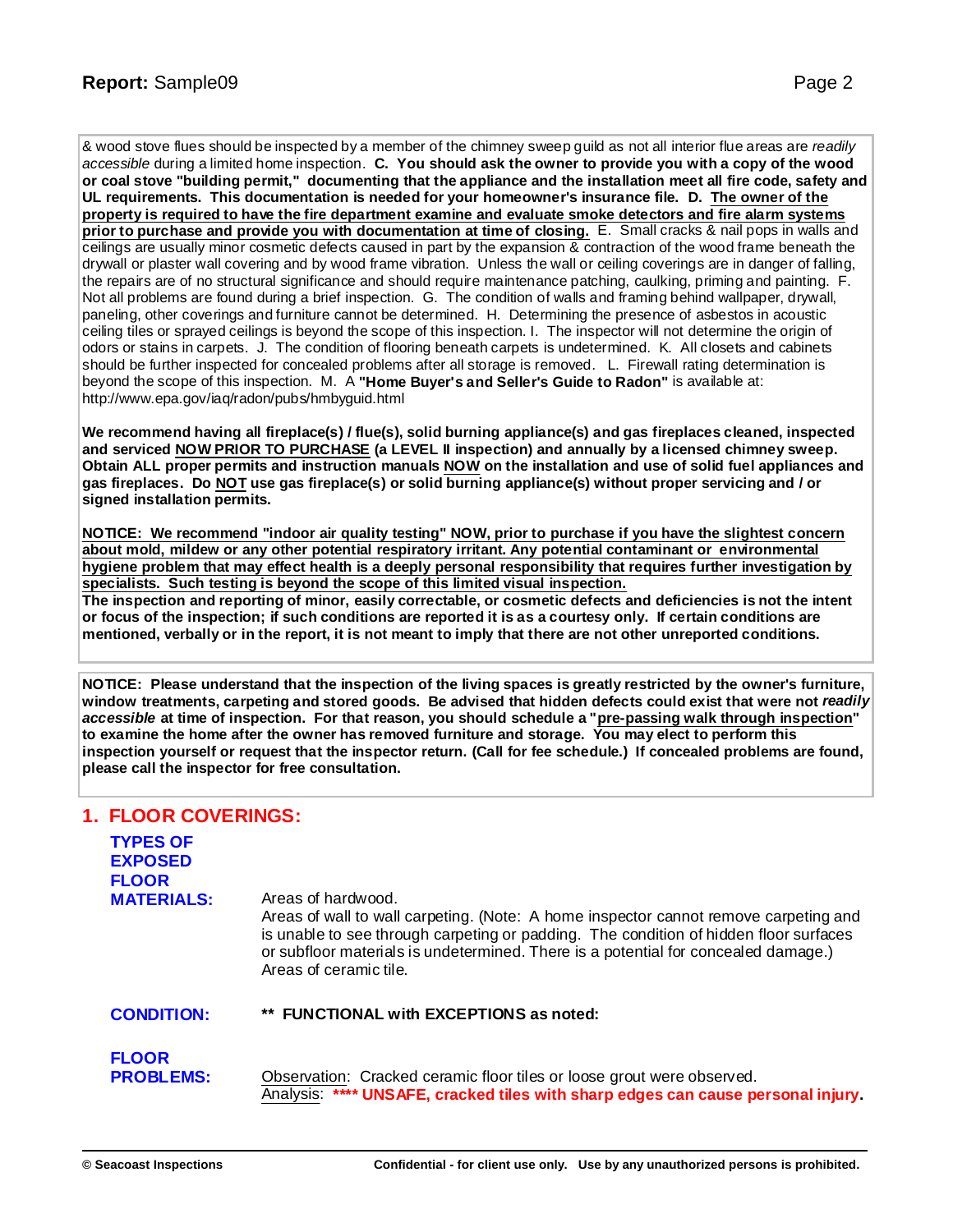**Safety repairs are needed.** (Note: The availability of matching tiles is questionable as manufacturers change patterns & dye lots.) Be advised that the tile industry requires a firm substrate beneath ceramic tiles. A substrate that is not firm is considered as a substandard installation that will cause future tiles & grout to crack or loosen due to floor frame movement or vibration.

Recommendation: Ask a tile contractor to further evaluate the tile floor and repair or replace as required.

Web Resource: [http://w](http://www.floorstransformed.com/tilecare.html)[ww.floorstransformed.com/tilecare.html](www.floorstransformed.com/tilecare.html)

Observation: Worn wall to wall carpeting noted. Analysis: Carpeting is *fully depreciated* or is nearing or at end of service life. Recommendation: Budget for age replacement. Web Resource: [http://w](http://www.carpet-rug.org/index.cfm)[ww.carpet-rug.org/index.cfm](www.carpet-rug.org/index.cfm)

Observation: The home has living space below grade. Analysis: Living spaces below grade are required to have a means of "waterproofing." Be advised that the typical black dampproofing materials painted on the exterior surface of a foundation does not comply. If no waterproofing system is present, then the living space below grade is at risk of water damage.

Note: Finished surfaces and storage may have prevented the home inspector from determining if a waterproofing system is present. Further investigation is needed. Recommendation: YOU should ask the owner if the finished basement was done with a building permit and if a waterproofing system is present. This research should be completed prior to commitment.

#### **2. WALL COVERINGS:**

| <b>TYPES OR</b>   |                         |
|-------------------|-------------------------|
| <b>EXPOSED</b>    |                         |
| <b>MATERIALS:</b> | Gypsum board (drywall). |
|                   | Paneling on some walls. |

**CONDITION: \*\* FUNCTIONAL with EXCEPTIONS noted:**

### **WALL COVERING**

**PROBLEMS:** Observation: No visible problems where *readily accessible* at time of inspection. Other than previously mentioned. **DISCLAIMER: CONDITIONS BEHIND FURNITURE, STORARE AND OTHER OBSTRUCTIONS ARE UNDETERMINED. BE SURE TO EXAMINE ALL WALLS DURING YOUR PRE-PASSING WALK-THROUGH INSPECTION AS THERE IS A RISK OF CONCEALED PROBLEMS.**

### **3. CEILINGS:**

**TYPES OF EXPOSED CEILING MATERIALS:** Gypsum wallboard.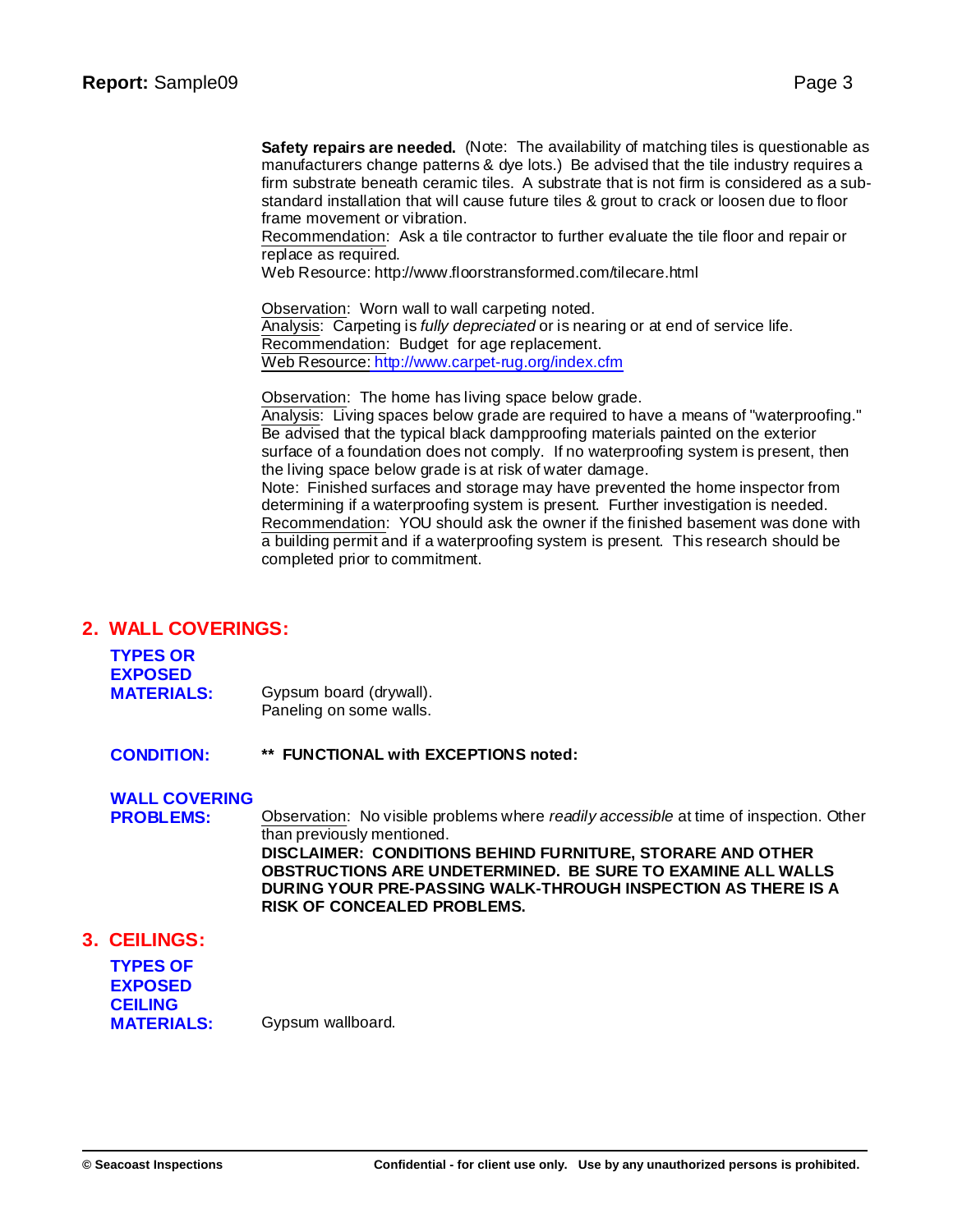### **CONDITION: \*\* FUNCTIONAL with the following EXCEPTIONS:**

### **CEILING PROBLEMS:**



Observation: There is a visible water stain on a ceiling.  $\overline{\mathsf{Analysis:}}\;$  A prior plumbing leak is suspected as the cause of the ceiling water stain. Note: There is a potential for concealed damage. Be advised that any source of water penetration or ventilation imbalance can cause interior damage and / or mold. Recommendation: Ask the owner to disclose any knowledge of a past leak. Investigate and make sure that the moisture source has been correctly identified and corrected. Apply a product called stain-kills to the stained area and then re-paint the ceiling as required.

### **4. HALLWAYS:**

| <b>Floors</b>  | * <b>FUNCTIONAL</b> - no visible problems where readily accessible. |
|----------------|---------------------------------------------------------------------|
| <b>Walls</b>   | * <b>FUNCTIONAL</b> - no visible problems where readily accessible. |
| <b>Ceiling</b> | * <b>FUNCTIONAL</b> - no visible problems where readily accessible. |

# **5. CLOSETS:**

**CONDITION &** \* **FUNCTIONAL.** Observation - The exposed portions of the closets appear **FUNCTIONAL**. No visible problems where *readily accessible*. (Note: Be advised that stored goods prevented complete access for inspection. Hidden closet problems could exist. Be sure to examine all closets when empty during your pre-passing inspection.)

### **6. DOORS & WINDOWS:**

| <b>CONDITION &amp;</b> |                     |                                                                                          |
|------------------------|---------------------|------------------------------------------------------------------------------------------|
| <b>PROBLEMS:</b>       |                     | <b>* FUNCTIONAL.</b> Observation - No visible interior door trim problems observed where |
|                        | readily accessible. |                                                                                          |

**\* FUNCTIONAL**. Observation: No visible problems at the interior trim components of the windows where *readily accessible*.

Note: Only a random sample of windows (1/room) are inspected. Windows blocked by furniture or nick-nacks or decorations are not inspected.)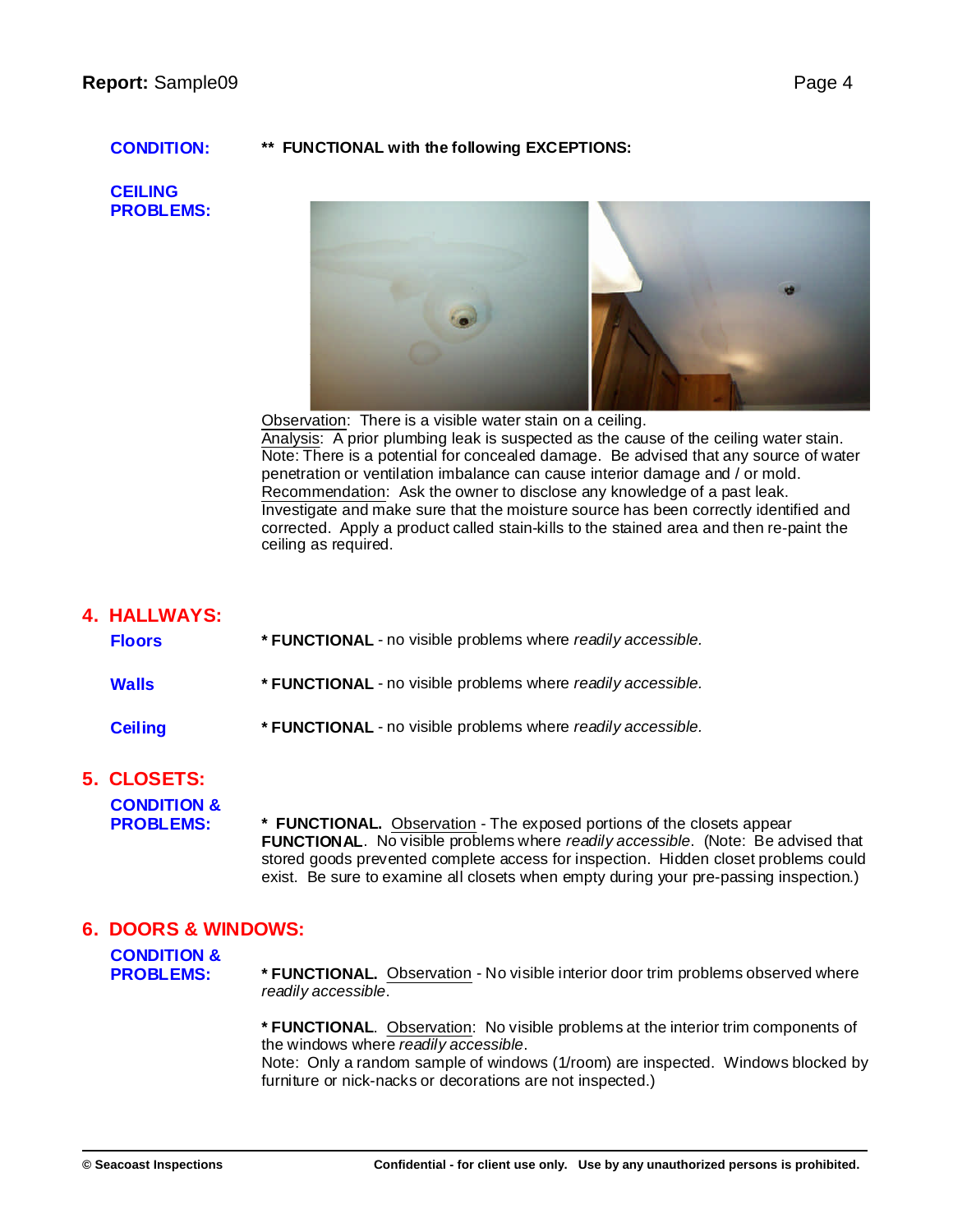**WAS AT LEAST ONE INTERIOR DOOR PER ROOM OPERATED?** YES.

**WAS AT LEAST ONE WINDOW PER ROOM**

YES (Not all windows are tested.)

# **7. FIREPLACE(S):**

**DISCLAIMER: \* DISCLAIMER: 266 CMR 6.07 (3)(g)1: "***Inspectors are not required to observe the interior of chimneys.***" THE INSPECTION AND REPORTING ON CHIMNEY INTERIOR OR FLUE LINERS IS BEYOND THE SCOPE OF THIS LIMITED VISUAL INSPECTION, AND ARE EXCLUDED FROM THIS REPORT PER CONTRACT. THE CHIMNEY SAFETY INSTITUTE RECOMMENDS A LEVEL II INSPECTION BY A CHIMNEY SWEEP DURING A PROPERTY TRANSFER. Chimney and Fireplace Inspections:**

> The National Fire Protection Association and I, recommend an NFPA 211, **Level II** inspection of any chimney and fireplace when a home is sold. Such an inspection, performed by a qualified chimney sweep, might uncover additional problems that were not *readily accessible* for me. For safety reasons, all chimney and fireplace problems should be corrected before use. A list of Chimney Safety Institute of America Certified Chimney Sweeps' is available online at <[http://w](http://www.csia.org/>)[ww.csia.org/>](www.csia.org/>)

Differing inspection levels:

**Level I** : is a visual inspection of readily accessible areas of the chimney structure and flue and basic appliance installation and connection. There must be a lack of obstructions or combustible deposits in the flue.

**Level II:** includes Level I visual inspection. Proper clearances from combustibles in accessible locations, proper construction and condition of accessible portions of the chimney structure and all enclosed flues, all accessible portions the chimney exterior and interior, including areas within accessible attics, crawl spaces, and basements. Most Include inspection by video camera scanning.

**Level III**: includes Level II inspection. Proper construction and condition of concealed portions of the chimney structure and flues (this requires demolition or removal of portions of the building where necessary). This type of inspection is used for cause and origin fire investigations <[http://ww](http://www.inspectionnews.net/home_inspection/)[w.inspectionnews.net/home\\_inspection/](www.inspectionnews.net/home_inspection/) autolink.php?id=9&script=showthread&forumid=7> or when a chimney has known damages such as a chimney fire or lightning strike.

**TYPE &**

**CONDITION:** Recommendation: A new inspection tool offered by professional chimney companies consist of a video inspection to determine the true condition of the interior flue surfaces and joints. The technique is called a chim-scan (budget \$100-150) and is the only way to fully evaluate the chimney.

**FIREPLACE PROBLEMS:** Not applicable.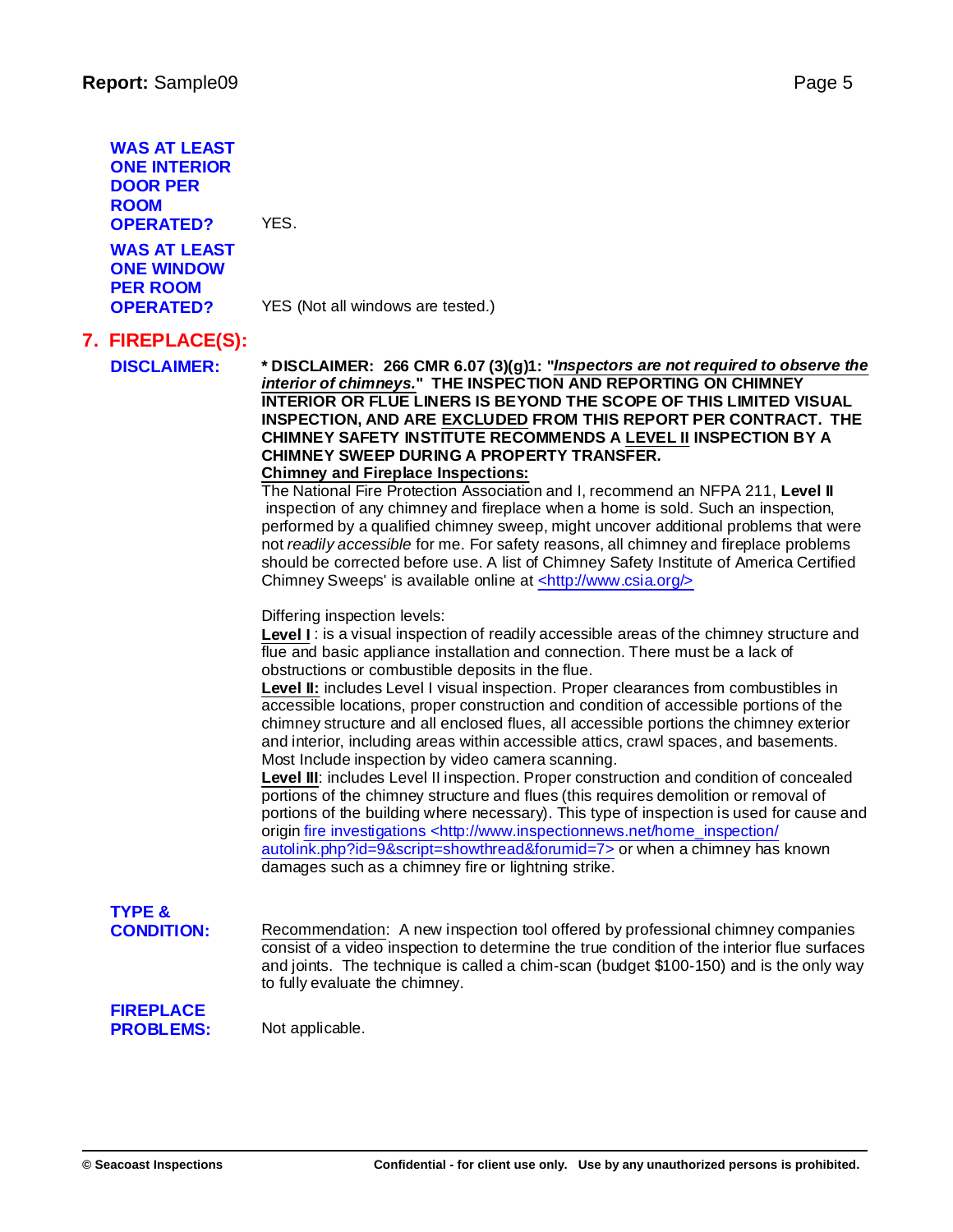# **8. WOOD / COAL STOVE:**

**TYPE &**

**CO**servation: The home has a free standing wood stove.



### **VISIBLE PROBLEMS:**



Recommendation: Ask the owner if a permit is available for the stove installation. **(Permits have been required for stove installations since 1975.)** You need this documentation for insurance purposes. If the document is not available, ask the owner to request local inspection by the building or fire officials prior to purchase.

Observation: Unplugged openings are present in chimney. In the basement the insulation is not an appropriate means to plug a flue. Also in the first floor there are what appear to be vents in the brick work.

Analysis: The concern is if the flues or brick wythe have been damaged by moisture poisonous combustion gases can enter the home and cause personal injury FIRE.\*\*\*\* UNSAFE

Recommendation: I advise that you hire a mason to perform safety repairs as required and have a level 2 inspection preformed on the chimney liners.